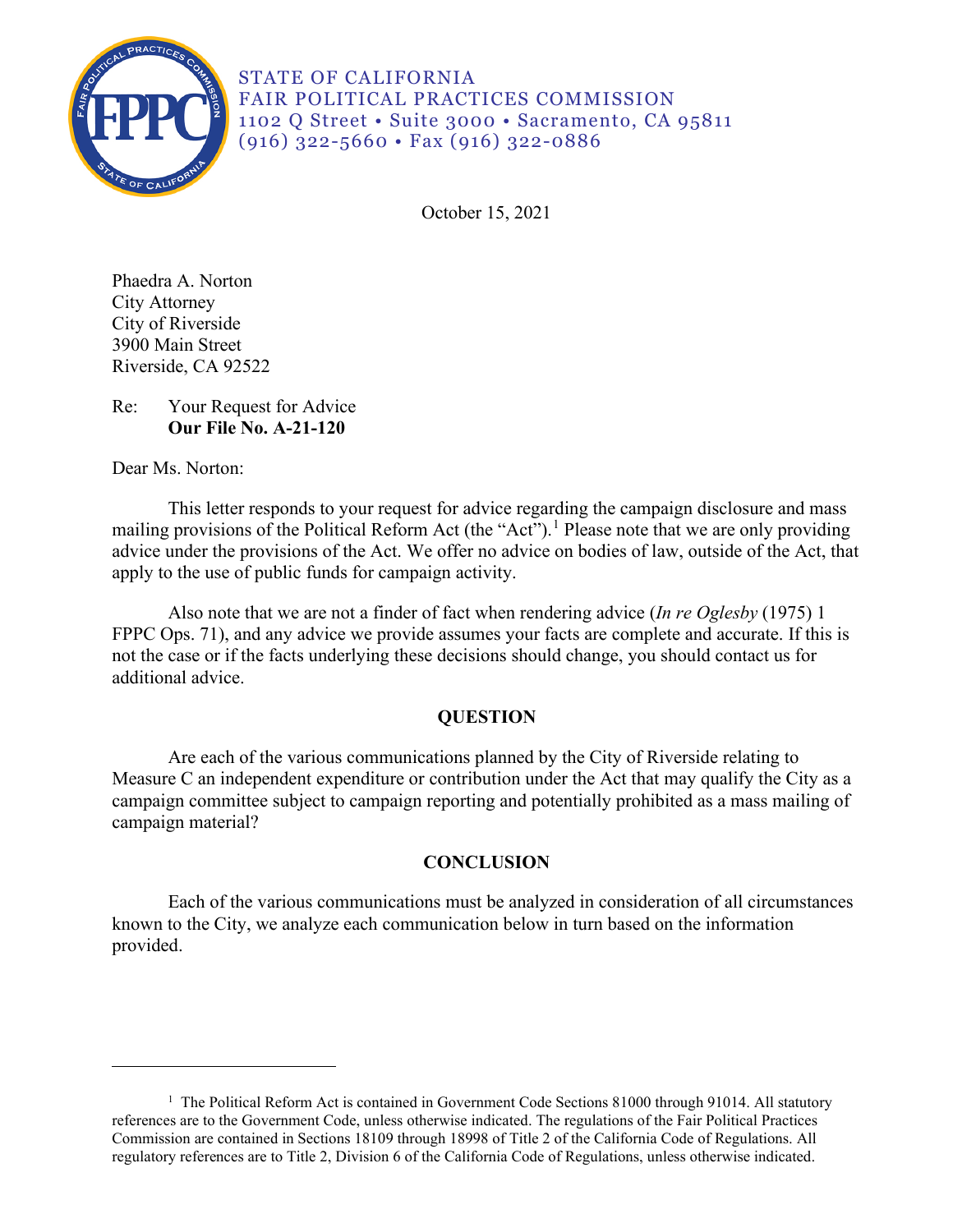### **FACTS AS PRESENTED BY REQUESTER**

On August 3, 2021, the City Council of the City of Riverside adopted a resolution calling a municipal election to be held on November 2, 2021, for the purpose of submitting to the qualified electors of the City an amendment to the City Charter that would authorize an annual transfer of a fixed percentage of City-owned electric utility fund revenues into the City's general fund ("Measure C"). Given the proximity of the Statewide Recall Election and the City's Municipal Election, voter confusion is expected. The City seeks to provide Municipal Election Information to encourage participation in the election and clear any confusion between the two election dates. Specifically, the City of Riverside is seeking advice on whether the following Measure C and Municipal Election Information materials to be sent to and made available to the public constitute campaign material or activity subject to the Act:

- A Municipal Election Information webpage that can be accessed by anyone via the City's website. Links to this webpage will be provided on the Mailers (below) and the Utility Bill Inserts (below). Furthermore, the City's homepage will have a slider directing persons to this webpage. Citywide e-mails (below) will include a link to this webpage. City's social media pages such as Facebook, Instagram, and Twitter will also include links to this webpage. The City intends to mirror the website URL driving practices previously used during its 2020 Census effort.
- An "Opinion Leader Letter" that will be e-mailed to the City's e-mail list of persons who voluntarily place themselves on the list to receive regular City updates.
- intends to place the Public FAQ at the same weblink as the Municipal Election • A Public FAQ that can be accessed by anyone via the City's website. The City Information webpage.
- distributed each month. The bill insert may showcase a variety of topics and have • A Utility Bill Insert that will be included in each Riverside utility customer's utility bill in September and October. The City regularly includes similar bill inserts to keep City residents informed on latest City news and events. Roughly 3 bill inserts are included in each utility bill, and approximately 110,000 such bills are included information related to census, upcoming events, COVID-19, etc. The City considers utility bill inserts a standard communication channel.
- Mailer 1: A 11x17 in. Mailer that will be mailed in late September 2021, to all Riverside households in which at least l registered voter lives. The list of registered voters will be obtained from the Riverside County Registrar of Voters, and there would be approximately 80,000 addresses on the list. Along with election information, the mailer contains graphic images of emergency responders and road construction, as well as a statement that Measure C "renews permission for the City to continue paying for the services Riverside residents currently receive, such as police and firefighter services and road repairs, through a continued revenue transfer from the City's electric utility to the general fund."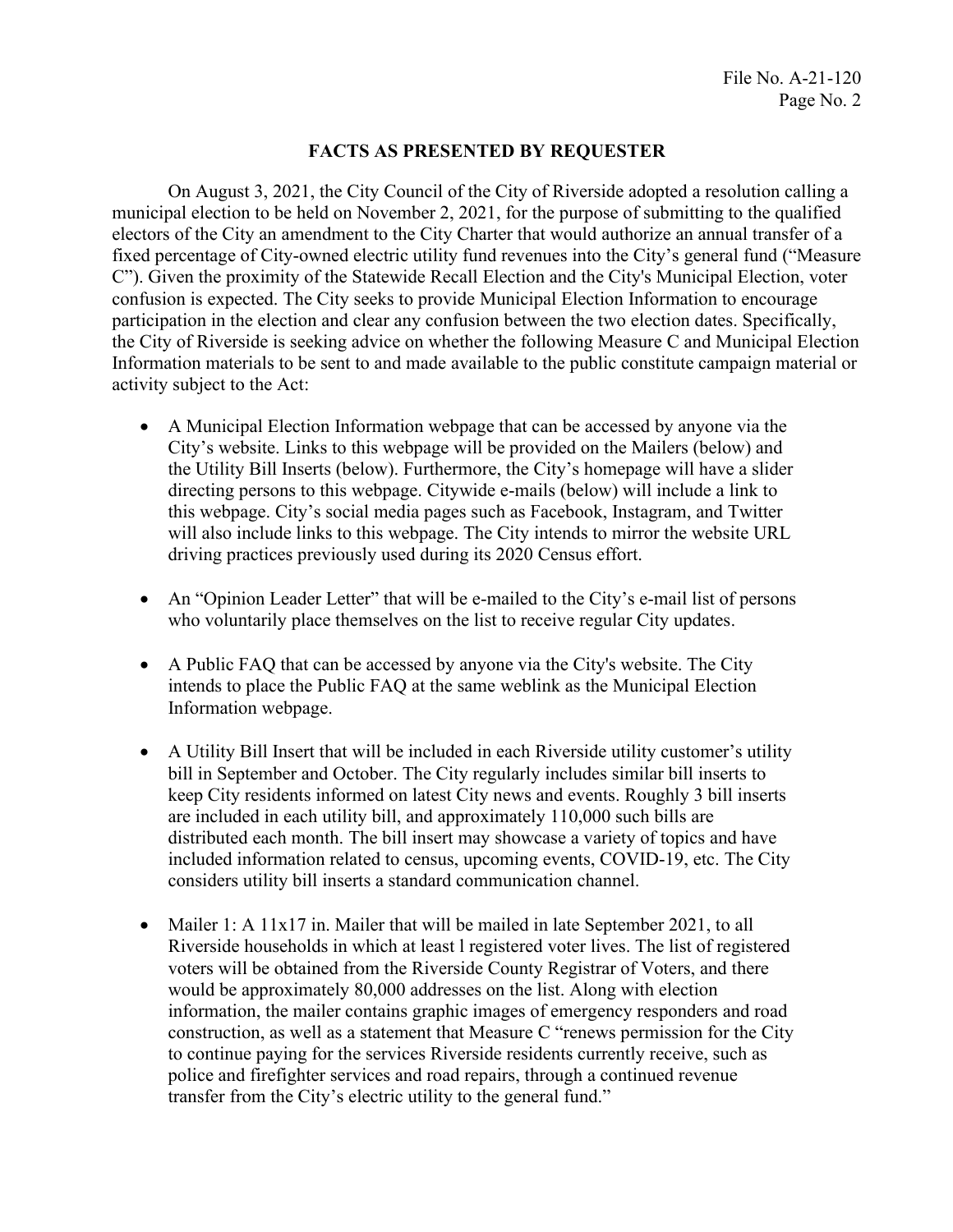- Mailer 2: A 8.5x11 in. Mailer that will be mailed on October 4, 2021, in the same other general services." The mailer also states that the "General Fund Transfer is manner as other mailers. Along with election information, the mailer contains various assertions from City Council adopted resolution stating that the measure "provides a locally controlled revenue source to the General Fund," which "combined with other sources of revenue (sales tax, property tax, utility users' tax, etc.), the General Fund funds vital governmental services including, but not limited to, fire, paramedic, police, street repairs, parks, senior services, homelessness and critical to advancing the City Council's Envision Riverside 2025 Strategic Plan priorities of: Arts, Culture and Recreation; Community Well Being, Economic Opportunity; Environmental Stewardship; High Performing Government; and Infrastructure, Mobility and Connectivity;" "the electric utility portion of the General Fund Transfer currently provides approximately \$40 million annually, or roughly 14%, of the total General Fund operating budget;" "losing this revenue source would require significant reductions in the services mentioned above;" and that the transfer "provides essential funding for community services such as police, fire, children's after-school programs, senior/disabled services."
- Mailer 3: A 8.5x11 in. Mailer that will be mailed on October 14, 2021, in the same manner as other mailers. Along with other election information, the mailer provides official ballot language prepared by the City asking whether the measure "to maintain such general city services as 911 response, fire, paramedic, police, street repairs, parks, senior services; address homelessness … [should] be adopted?"
- graphic images of emergency responders and road constructions, as well as the • Mailer 4: A  $6x8$  in. Postcard that will be mailed on October 25, 2021, in the same manner as other mailers. Along with election information, the mailer contains statement that "Measure C renews permission for the City of Riverside to continue paying for services such as police, fire, and road repairs."
- Social media messaging on Facebook, Instagram, and Twitter. Social media messaging will likely use messaging elements from all of the information materials listed above, and will include links to the Municipal Elections Information webpage. The City intends to use colors, fonts, and sizing consistent with past practices such as the attached Facebook post that was used to direct URL traffic for the 2020 Census Effort.
- YouTube videos and videos on the City's cable television channel.

 By email on September 16, 2021, you further provided that Measure C will implement a general tax that can be used for any general fund expense. The measure does not contain any limitations on the way the funds may be used. The uses identified in the materials for Measure C funds is a "a non-exhaustive list of general city services that would be funded by the tax including 911 response, fire, paramedic, police, street repairs, parks, senior services, address homelessness."

It appears these uses appeared in a slide prepared by the City's Finance Department describing the tax transfer for purposes of the City's proposed 2021-2022 annual budget and were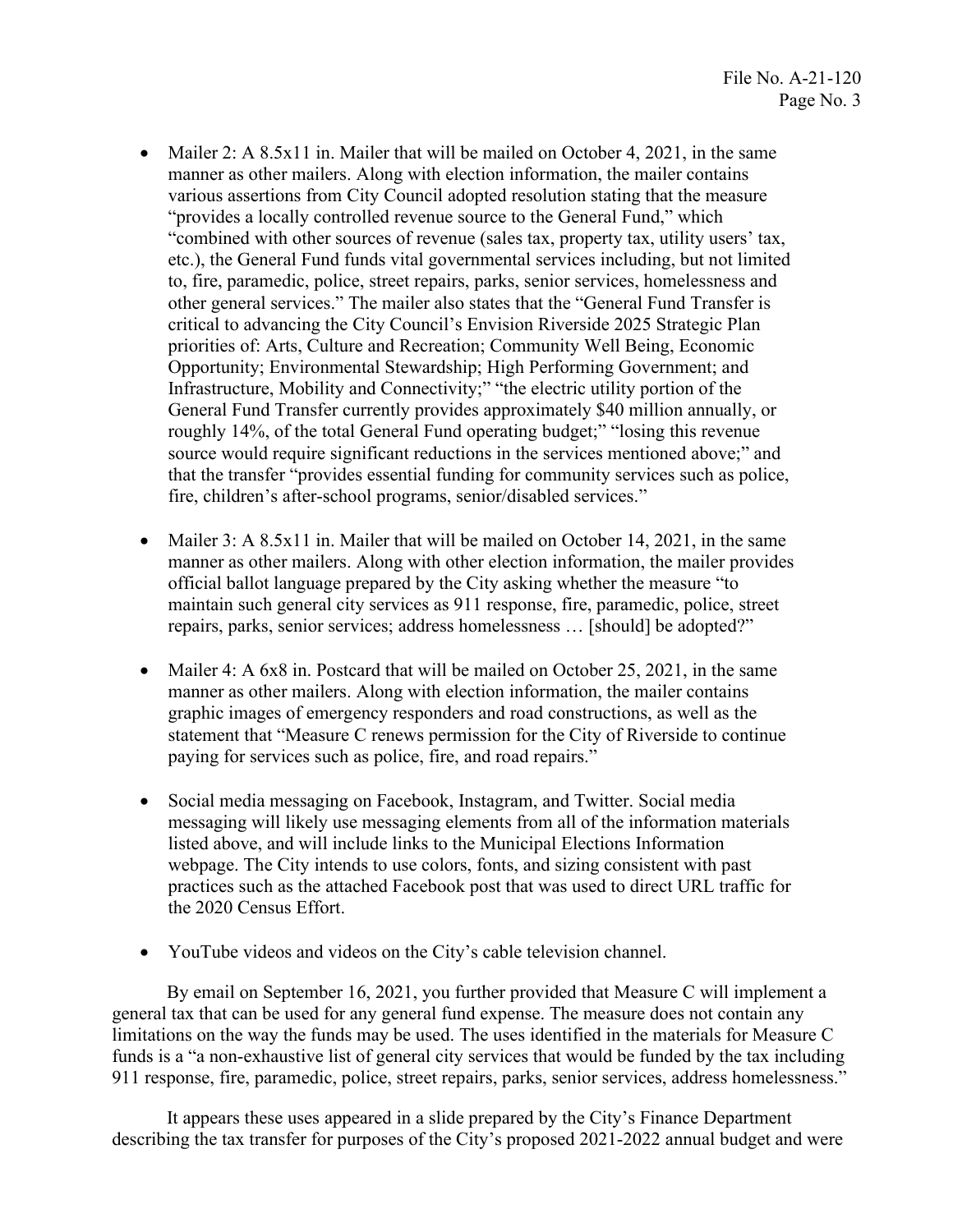the use of the funds is "unrestricted revenue source to the general fund." incorporated in the ballot language prepared by the City. However, this slide also makes it clear that

 designed for the third-party consultant emphasizes that the public outreach phase of the contract is In the same email, you state that the "materials were designed in house and that draft content was developed by a third-party consultant. The content was edited, reviewed and finalized by City staff with a focus on creating informational purposes only materials." The scope of services to "ensure voters are accurately informed and understand the outcome of their vote associated with a local ballot measure in the June 8, 2021election." You also state that the City "did not discuss a strategy with our designer for targeting a successful ballot measure; the focus of the design was to develop educational outreach materials." While you are not aware of any communications in which the City discussed the likelihood of a successful measure based upon the purposes identified in the mailer or the graphics used in the mailer, you have acknowledged that the consultant "included data in their statement of qualifications about their work on successful ballot measures.

 In regard to the materials, you indicate that the materials are within "normal communication patterns" for the City and similar to communication used for notifying citizens of the 2020 US Census. The costs of the materials is coming from a general appropriation, and the cost of the consultant's contract is \$37,000, an amount comparable to previous efforts to inform the electorate of an election and election date.

### **ANALYSIS**

The Act governs the use of public funds for campaign activities in two ways. First, a governmental agency is subject to campaign reporting rules if it qualifies as a campaign committee. Second, the Act prohibits the mass mailing of campaign materials by a governmental agency.

#### *Committee Qualification and Campaign Reporting*

making contributions of \$10,000 or more, in a calendar year. (Section 82013.) A person, including any governmental agency, qualifies as a campaign committee by receiving contributions of \$2,000 or more, making independent expenditures of \$1,000 or more, or

Under Section 82015, a "contribution" is "a payment, a forgiveness of a loan, a payment of a loan by a third party, or an enforceable promise to make a payment, except to the extent that full and adequate consideration is received or if it is clear from the surrounding circumstances that the payment is not made for political purposes." A contribution includes:

communication to the public that satisfies both of the following: The payment of public moneys by a state or local governmental agency for a

 $(A)$  The communication expressly advocates the election or defeat of a clearly identified candidate or the qualification, passage, or defeat of a clearly identified measure, or, taken as a whole and in context, unambiguously urges a particular result in an election.

 (B) The communication is made at the behest of the affected candidate or committee. (Section 82015(b)(3).)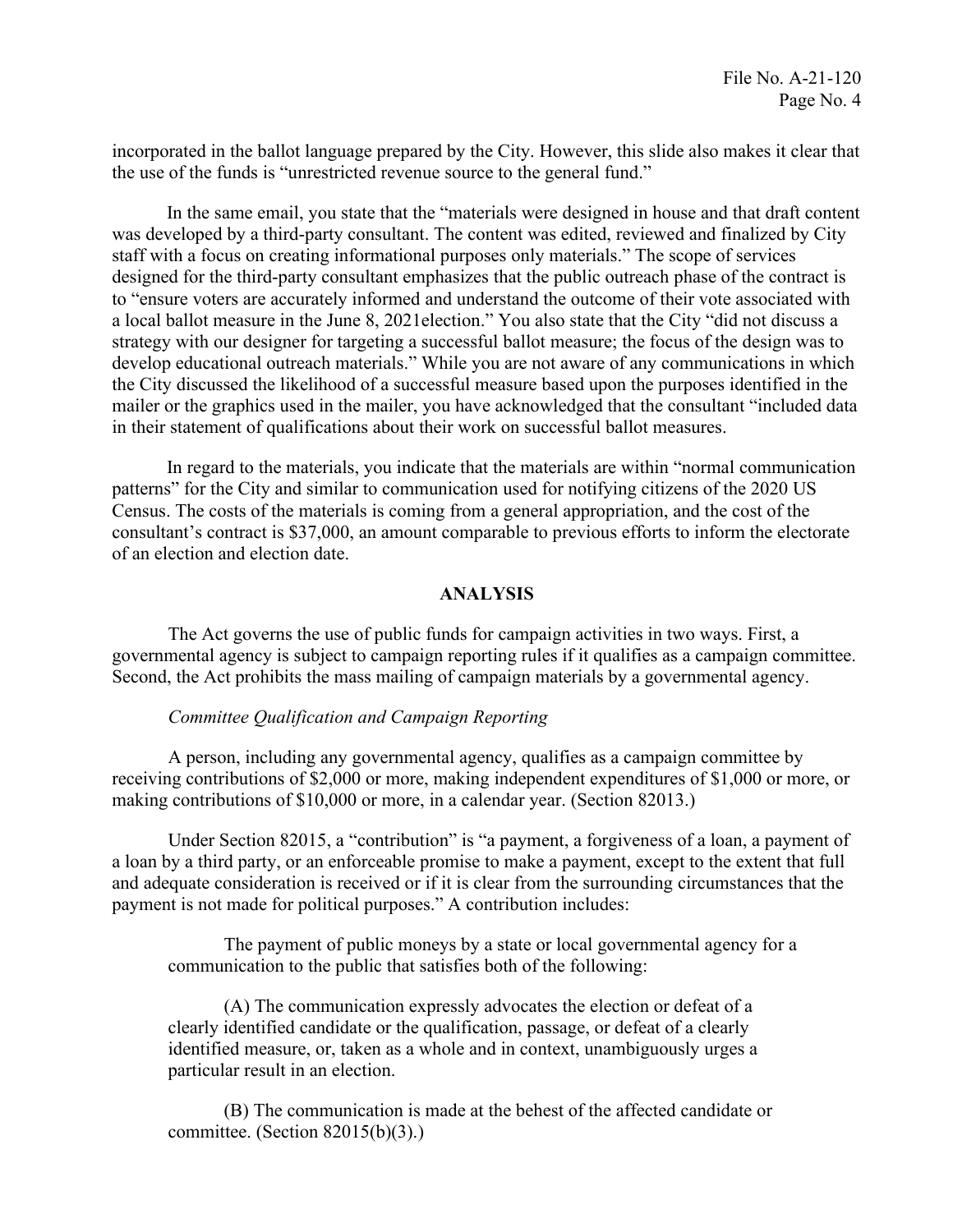Furthermore, an "independent expenditure" is defined as:

 [A]n expenditure made by any person, including a payment of public moneys by a state or local governmental agency, in connection with a communication which expressly advocates the election or defeat of a clearly identified candidate or the qualification, passage or defeat of a clearly identified measure, or taken as a whole and in context, unambiguously urges a particular result in an election but which is not made to or at the behest of the affected candidate or committee.

 "unambiguously urges a particular result in an election" if it is clearly campaign material or activity or if the communication (1) can be reasonably characterized as campaign material or activity and For purposes of determining if a governmental agency qualifies as a campaign committee subject to the Act's reporting requirements, Regulation 18420.1 provides that a governmental agency making a payment of public moneys for a communication that (1) expressly advocates or (2) unambiguously urges the particular result in an election has made either a reportable contribution – if the payment was made at the behest of the affected candidate or committee – or an independent expenditure. Further defining the "unambiguously urges" standard, Regulation 18420.1(b) states that a communication by a governmental agency paid for with public moneys (2) is not a fair presentation of facts serving only an informational purpose when taking into account the style, tenor, and timing of the communication.

Factors for determining whether any specific communication can be reasonably characterized as campaign material or activity and is not a fair presentation of facts serving only an informational purpose include, but are not limited to, whether the communication is any of the following:

 (1) Funded from a special appropriation related to the measure as opposed to a general appropriation.

(2) Is consistent with the normal communication pattern for the agency.

 (3) Is consistent with the style of other communications issued by the agency.

(4) Uses inflammatory or argumentative language. (Regulation 18420.1(d).)

### *Mass Mailing Prohibition*

Section 89001 provides only a general rule that "[n]o newsletter or other mass mailing shall be sent at public expense, while Section 82041.5 defines "mass mailing" as "over two hundred substantially similar pieces of mail" not including a "form letter or other mail which is sent in response to an unsolicited request, letter or other inquiry." While the express terms of Section 89001 are exceptionally broad, the Commission has acted to limit the application of the mass mailing prohibition to mailings that feature or included the name, office, photograph, or other reference to an elected official affiliated with the agency producing or sending the mailer (Section 89002; Former Regulation 18901) and mailings of other campaign-related materials by a governmental agency paid for with public moneys (Regulation 18901.1).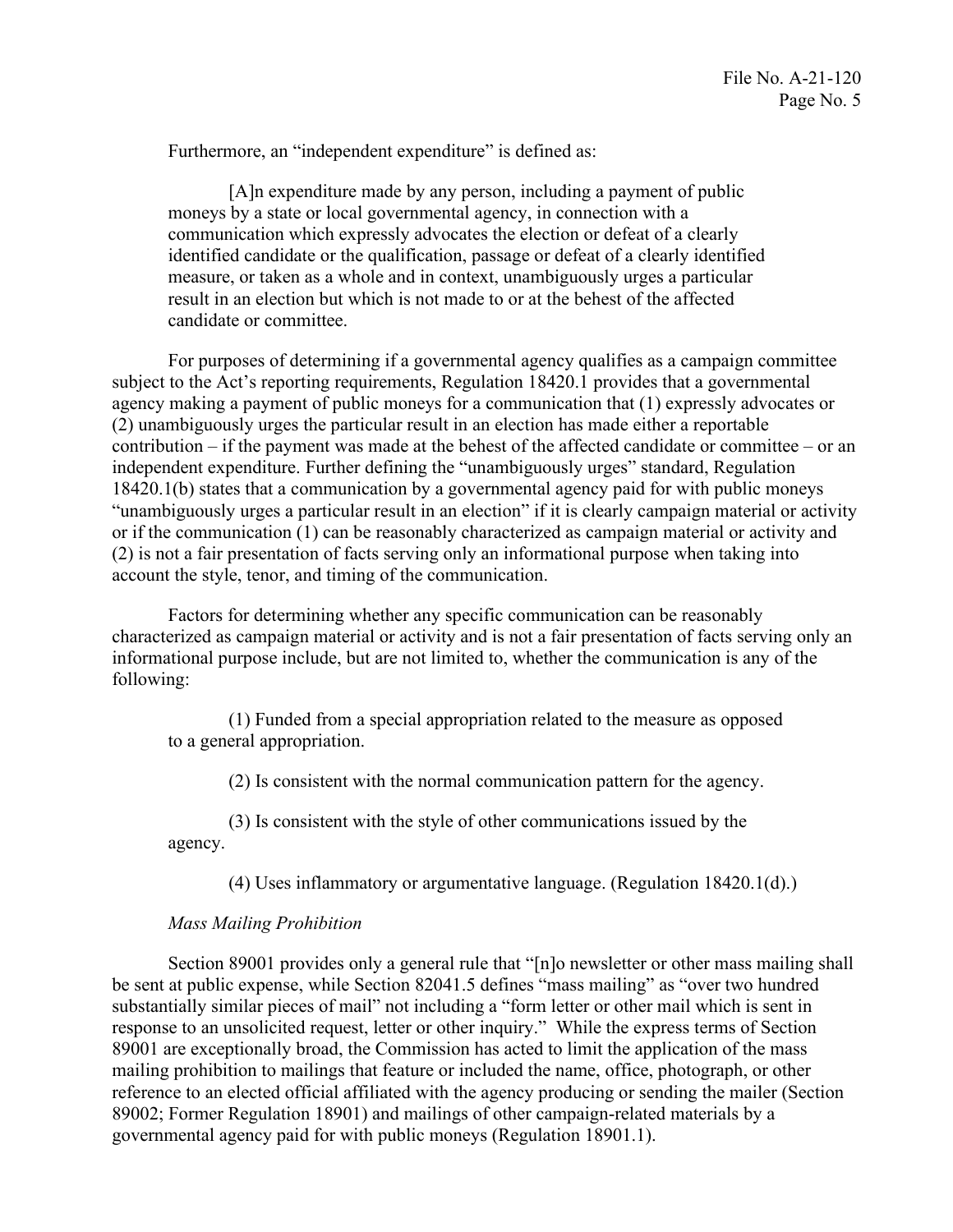Like Regulation 18420.1, Regulation 18901.1 distinguishes campaign material and activity from informational materials, prohibiting a government-funded mailing if the item sent (1) expressly advocates or (2) unambiguously urges a particular result in an election. To determine if a mailing "unambiguously urges a particular result in an election," Regulation 18901.1 also incorporates the same factors as provided in Regulation 18420.1.

### *City Materials*

You have asked that we review various communication to determine whether the materials are campaign materials or activity that would potentially qualify the City as a campaign committee subject to the Act's campaign reporting provisions and whether the communications are potentially prohibited under the Act's mass mailing prohibition. We start by cautioning the Act's application to campaign materials is limited, and that there are provisions of law outside of the Act that may still apply. We express no opinion on laws outside of the Act including, but not limited to, Government Code Sections 8314 and 54964 and Penal Code Section 424. (See also *Vargas v. City of Salinas*  (2009) 46 Cal.4th 1 and *Stanson v. Mott* (1976) 17 Cal.3d 206.) We also caution that this analysis is based solely on the facts provided as the determination of whether specific material constitutes campaign materials or activity is a fact specific determination dependent on all underlying facts. Additional facts can alter the conclusions reached herein. For instance, to the extent that the materials are only part of the City's efforts in relationship to the measure, any additional activities must also be considered in examining the various materials and the purposes for which the materials were sent. Likewise, to the extent that city staff or city consultants engaged in other deliberate or implicit discussions not identified regarding a strategy to increase the likelihood of the success of the measure, the conclusions contained herein do not apply.

#### *Municipal Election Information Webpage*

Generally, there is little question that internet-based updates are an effective and routine method to dissipate informational materials regarding the City's activities and other matters of administrative and governmental concerns. In itself, the Municipal Election Information Webpage is not clearly campaign materials and we must examine the style, tenor, and timing of the material to determine if it can be reasonably characterized as campaign materials and a fair presentation of facts serving only an informational purpose.

 appropriation and, apart from the hiring of a third-party consultant, the webpage appears consistent In this case, the facts provided do establish that the webpage is being funded by a general with the normal communication pattern for the agency as well as the style of other communications issued by the agency. Regarding timing, the webpage will be timed to coincide with the election. However, this is not in itself determinative, and the material is not necessarily campaign activity merely because the material is provided during the election when informational materials are pertinent and timely.

What is at issue regarding the webpage is whether the tenor of the webpage urges a particular result and whether the language is argumentative. While you have stated that the language serves an informational purpose by providing "a non-exhaustive list of general city services that would be funded by the tax" it is significant that nothing in Measure C actually limits the funds to the purposes identified. Moreover, there has been no actions taken by the City at this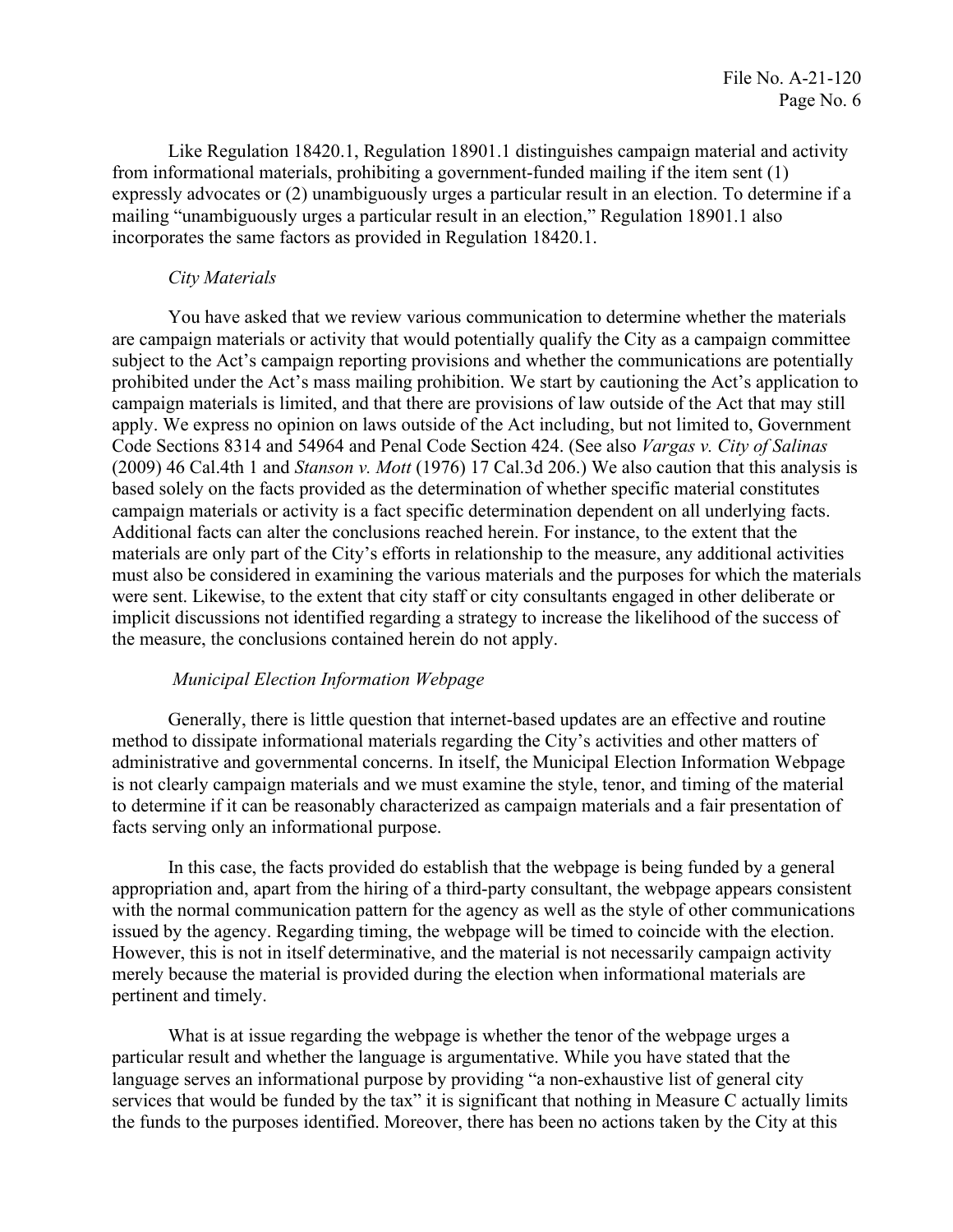language derives from a presentation by the City's Department of Finances to the City Council time that would limit the use of the funds to the purposes identified.<sup>[2](#page-6-0)</sup> In this case, it appears the addressing the current uses of the funds as related to the City's budget proposal. In reviewing the presentation, we find it significant that the webpage wholly avoids any mention that the funds have not actually been allocated or limited to the purposes identified and that the funds provide an "unrestricted" source of funds to the general fund, a key element of the Department of Finance's

 presentation. In this way, the website excludes information necessary for a fair presentation of facts. Additionally, the list of services for which funds *may* be used is featured within the materials in a manner that prominently highlights the uses and is highly suggestive that the funds will be used for these purposes despite no such restriction on the City. Also, we note the list is limited to services viewed as essential or generally favorable, and not services that are typically more controversial or less popular among an electorate. For these, reasons we find the list of purposes identified as argumentative and more than informational.

Further supporting the conclusion that the webpage crosses the line of campaign material or activity, the draft webpage includes additional inflammatory and argumentative language in the paragraph following the list of service for which the funds may be used. As provided in the draft of the webpage:

natural disaster or health emergency. With nearly three in every four calls made to the City of Riverside dispatch for medical emergencies or rescues. Measure C can help ensure Riverside maintains the needed firefighters-paramedics, infrastructure, lifesaving equipment, personal protective equipment and communications technology to save lives in any type of

 results in the overall tenor of the webpage that is not solely informational and therefore we find that the webpage as drafted is reasonable characterized as campaign material or activity and any Based upon this paragraph, the City is purporting a specific need for emergency services in the City and asserting that the measure helps to ensure those services can be provided in a manner that saves lives. To the extent that the argument is true or not, and regardless of the City's intentions, this paragraph provides inflammatory and argumentative language to appeal to the voters. While much of the webpage is informational in nature, the specific content discussed above payment for the website constitute an independent expenditure or contribution under the Act. To the extent that the City engages in sufficient activity to qualify as a campaign committee, the costs of the website is a reportable campaign expenditure.

In light of our conclusion regarding the webpage, we do not analyze providing additional links to the webpage via other mailers or communications. We also note that as a webpage, the

<span id="page-6-0"></span> 2 In the *Vargas* case, cited below, the court considered whether materials produced by the City of Salinas services if the measure passed. (*Vargas v. City of Salinas* (2009) 46 Cal.4th 1 at pp. 21, 22, 38, and 39.) In this case, the pass. concerning a ballot measure constituted campaign materials under the standard in *Stanson*. The informational materials at issue in *Vargas* identified specific services that would be subject to budget cuts if the measure passed. The court, in finding the materials were not campaign materials, highlighted the fact that the city had voted in advance to cut specific City has not taken formal action to identify which general fund services would suffer cuts if the Measure C does not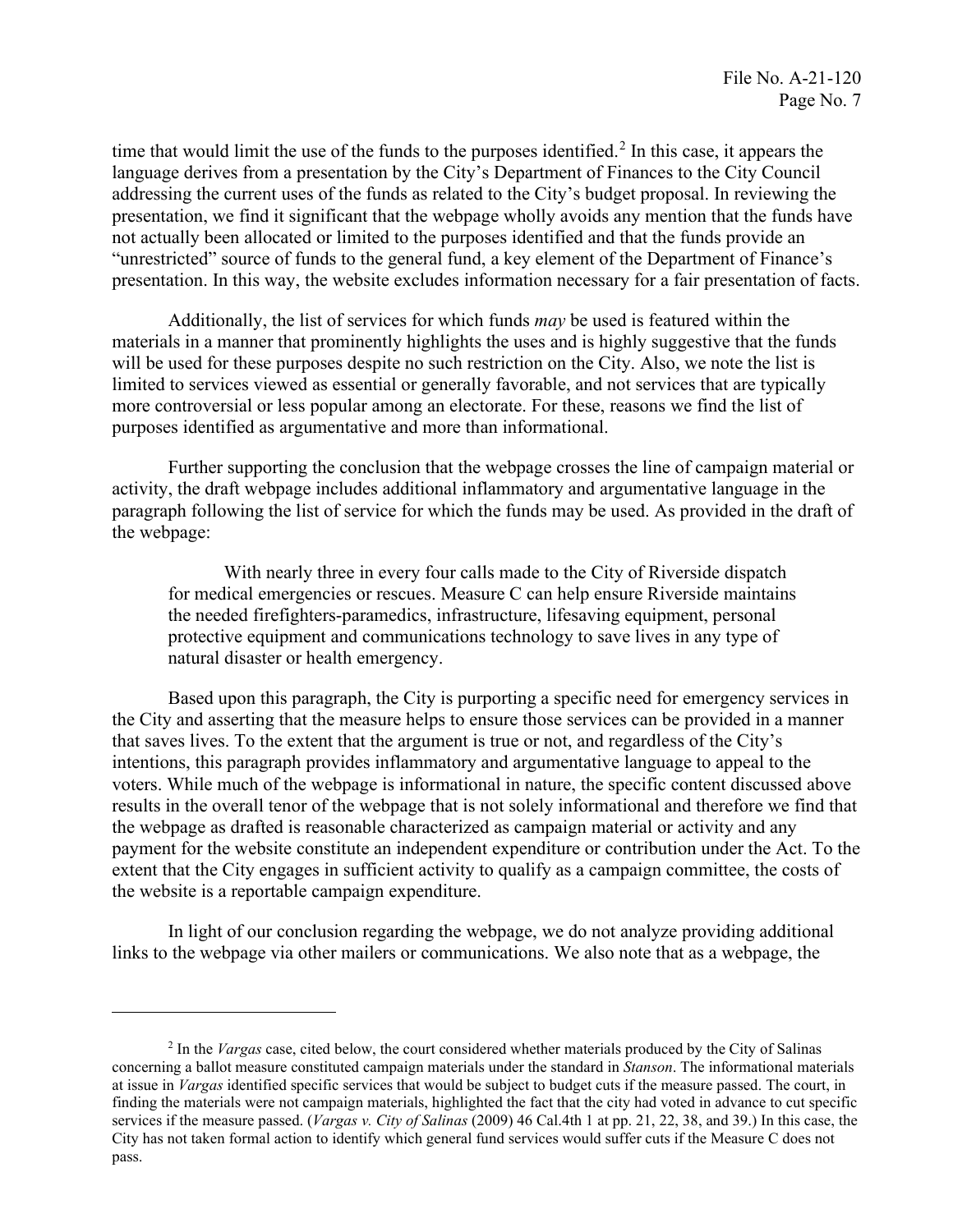residence, place of employment or business, or post office box. (Regulation 18901.1(a)(1).) mass mailing prohibitions do not apply as Section 89002 is limited to tangible items sent to a

#### *Opinion Leader Letter*

 same inflammatory and argumentative paragraph purporting a specific need for emergency services 82041.5.) In comparison to the proposed Municipal Election Information Webpage, the Opinion Leader Letter is nearly identical. Like the webpage, the letter contains a list of purposes for which the funds may be used even though nothing in the measure limits the funds to these purposes and the City has not taken any action to limit the funds to these purposes. The letter also contains the and identifying the measure as ensuring this need is filled thereby saving lives. Because of this content and for the same reasons stated for the webpage, we find the letter is reasonable characterized as campaign material or activity and any payment related to the mailing of the letter constitutes an independent expenditure or contribution under the Act. To the extent that the City engages in sufficient activity to qualify as a campaign committee, the costs of the letter is a reportable campaign expenditure. We note that the mass mailing restrictions do not apply, as mass mailings provisions do not apply to items sent in response to an unsolicited request. (Section

## *Public FAQ*

 which the measure funds *may* be used and shares many of the same attributes as the Municipal purposes for which the measure funds may be used in several instances, the tenor of the Public FAQ it couldn't be consolidated with the recall election. The Public FAQ proposed for the City's website provides a similar list of purposes for Election Information Website and Opinion Leader Letter. However, despite repeating the list of is slightly less argumentative and provides more informational material. For instance, while asserting there is currently "tremendous pressure" on the budget, the FAQ does not argue that there is special need for emergency services or that the measure potentially saves lives. Moreover, the Public FAQ more clearly serves the City's stated purpose of informing the electorate of the election and election date. For example, the Public FAQ discusses why a special election is needed and why

 of purposes as examples of how the fund's may be used with the use of the term "such as." It is also significant that the Public FAQ is not formatted in a manner that prominently displays the list of purposes for which the funds may be used and more carefully identifies the list

On its face, we do not find the Public FAQ goes beyond serving an informational purpose and is reasonably characterized as campaign material. Assuming there is no other indication the FAQ was designed to influence voters to support the measure thereby rendering it a campaign communication, a payment for the Public FAQ is neither an independent expenditure nor contribution under the Act and would not trigger reporting requirements. Likewise, the Public FAQ provided on the City's website is not subject to the mass mailing prohibition.

### *Utility Bill Insert*

 The facts provided indicate that the City routinely uses utility bill inserts to provide informational materials to its residents and a bill insert is clearly an effective means of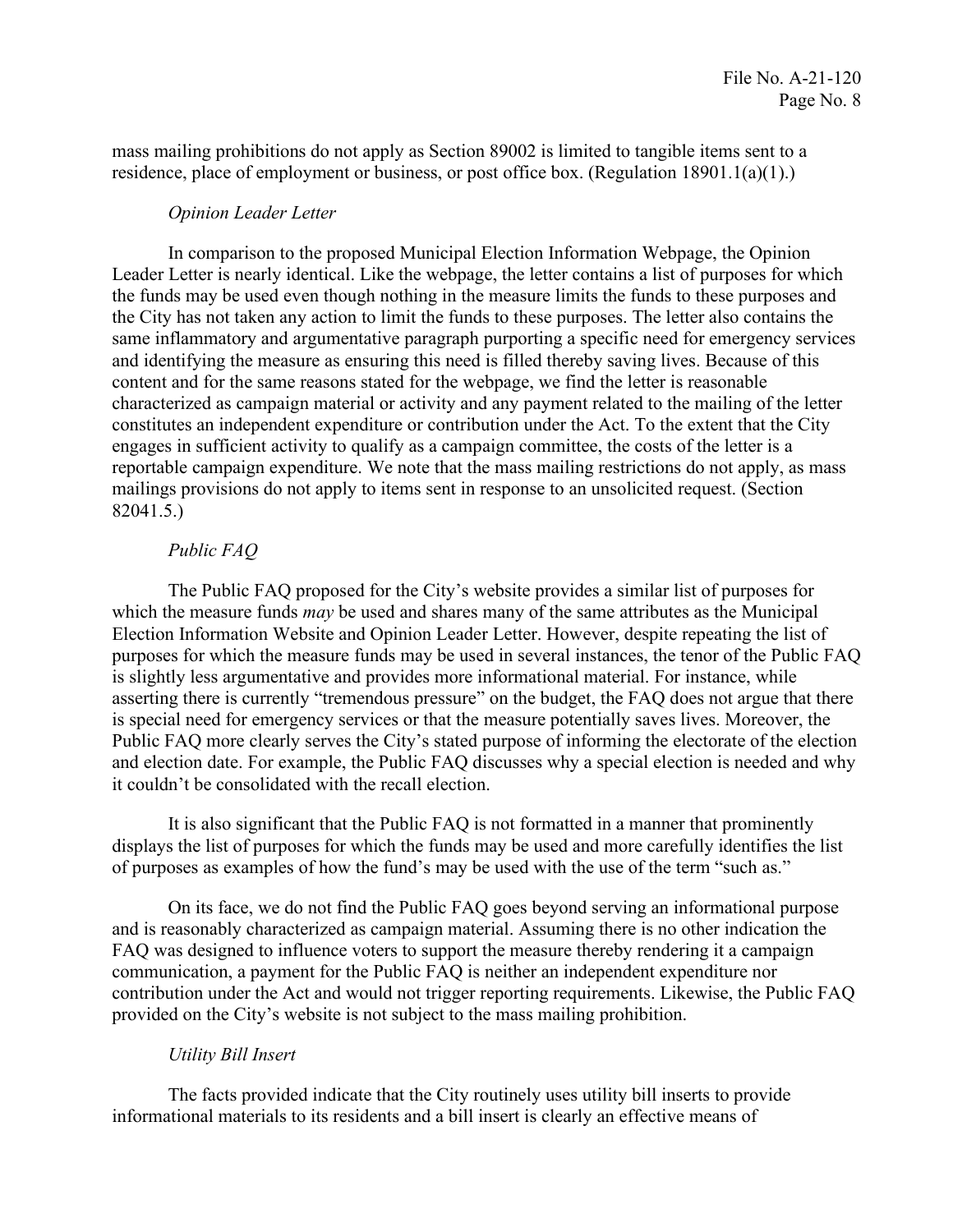communication with the residents. To the extent that a bill insert is informational in nature, a bill insert is generally permitted. Nonetheless, the bill insert must serve only an informational purpose.

In reviewing the draft bill insert provided, we note the insert is in a format similar to traditional campaign mailers. However, it is unnecessary to consider the formatting of the insert and whether the City's historical use of similarly formatted inserts establishes that the insert is consistent with other City communications at this time.

 Like both the Municipal Election Information Webpage and the Opinion Leader Letter, the insert also contains a list of uses for which the funds *may* be used that is featured in a manner that prominently highlights the uses and is suggestive that the funds will be used for these purposes despite no such restriction on the City. The insert also contains the same inflammatory and argumentative paragraph purporting a specific need for emergency services and identifying the measure as ensuring this need is filled thereby saving lives. For these reasons, we likewise find the insert is reasonable characterized as campaign material and a payment for the insert constitutes an independent expenditure or contribution under the Act. To the extent that the City engages in sufficient activity to qualify as a campaign committee, the costs of the insert is a reportable campaign expenditure. Additionally, as a mass mailing of more than 200 items, including the insert in utility bills is a prohibited mass mailing under Section 89001 and Regulation 18901.1.

#### *Mailers*

Court's decision in *Vargas v. City of Salinas* (2009) 46 Cal.4th 1, which provided: The City has proposed four separate mailers. The first mailer is scheduled for late September and subsequent mailers are scheduled for three separate dates in October. The mailers will be mailed to approximately 80,000 households with at least one registered voter. Under both Regulation 18420.1 and 18901.1, a communication unambiguously urges a particular result in an election if, "[i]t is clearly campaign material or campaign activity such as bumper stickers, billboards, door-to-door canvassing, or other mass media advertising including, but not limited to, television, electronic media or radio spots." This language derives for the California Supreme

 *material* is unduly or impermissibly vague. As we have seen, the *Stanson* decision [W]e reject the contention that the line drawn in *Stanson* between the use of public funds for *campaign activities* and the use of such funds for *informational*  explicitly identified a number of materials and activities that unquestionably constitute campaign activities (without any need to consider their 'style, tenor and timing') – for example, the use of public funds to purchase bumper stickers, posters, advertising 'floats,' or television and radio 'spots' – and also identified a number of activities that are clearly informational – for example, providing a fair presentation of facts in response to a citizen's request for information. (Citation omitted.) The circumstance that *in some instances* it may be necessary to consider the style, tenor, and timing of a communication or activity to determine whether, from an objective standpoint, the communication or activity realistically constitutes *campaign* activity rather than *informational* material, does not render the distinction between campaign and informational activities impermissibly vague. (*Vargas, supra,* 46 Cal.4<sup>th</sup> at p. 34, emphasis in original.)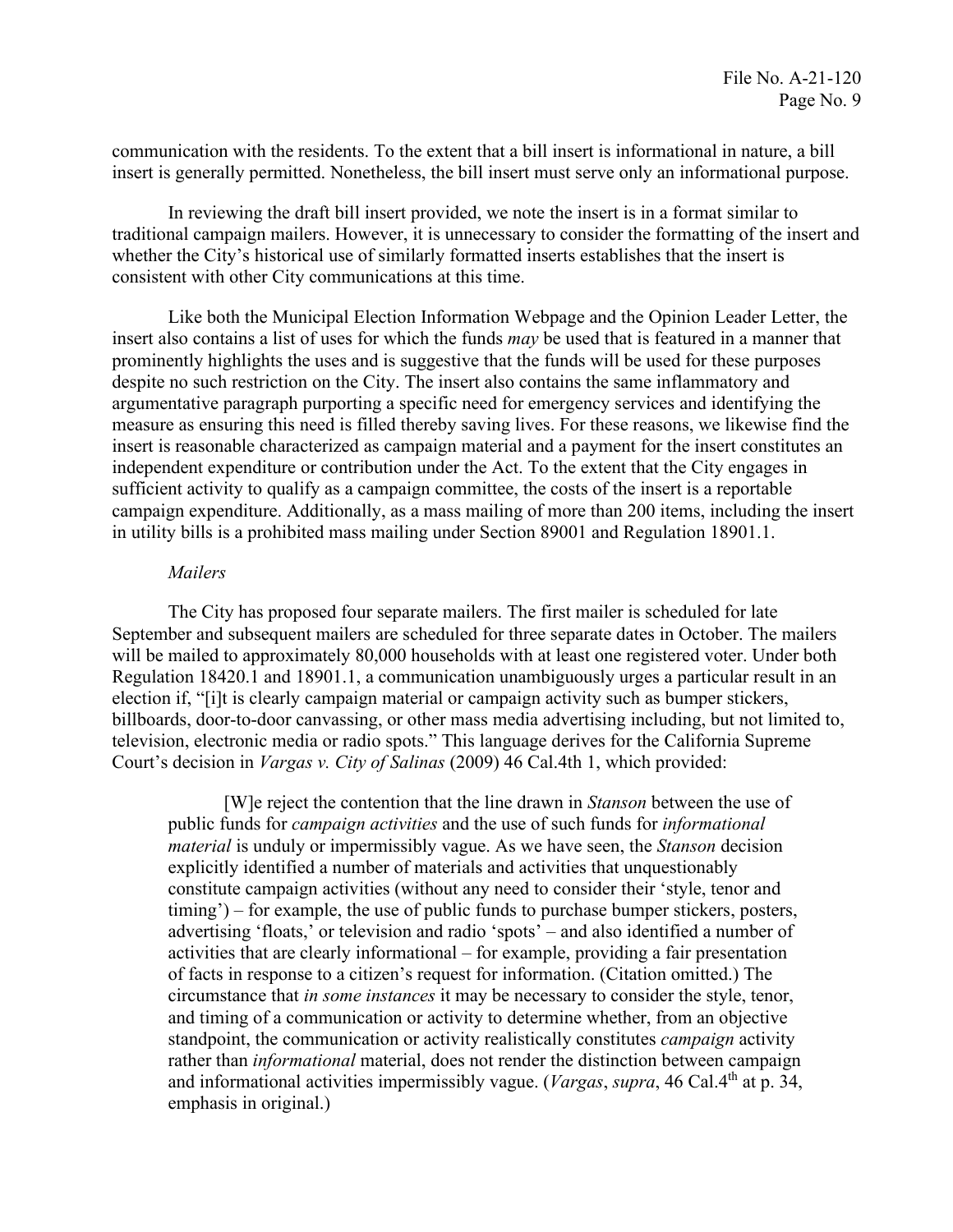are related to an election campaign. In the case of the draft mailers proposed by the City, it is most interested in learning about the measure, or being disseminated as part of a regular communication rather than educational material.<sup>3</sup> Pursuant to the *Vargas* decision, there is a category of communications that are clearly campaign material by the very nature in which the communications are sent if the communications likely that the mailers fall within this category. Unlike the other communications previously discussed, the direct mailers look identical to typical campaign mailers provided by any other campaign committee. In fact, the mailers would be indistinguishable from a typical campaign mailer to all but the most sophisticated recipient. Further, the City intends to send the mailings individually to all households with a registered voter, as opposed to being made available to those by the City. In this manner, the mailers more closely resemble a typical campaign advertisement

 materials, the facts provided establish that the mailers are reasonably characterized as campaign Nonetheless, even assuming the mailers do not fall into the category of clear campaign materials and are not a fair presentation of facts serving only an informational purpose, when considering the style, tenor, and timing of the mailers.

 be mailed in a manner that is nearly identical to typical campaign mailings and virtually Looking first at the style of the mailing, as stated above, the mailings are formatted and will indistinguishable from a typical campaign mailer. Both Mailers 1 and 4 also contain graphic images of emergency responders and road construction that are likely to appeal to voters and comparable to typical campaign mailings.

Turning to the tenor of the mailings, the mailings contain the same list provided by other materials identifying uses for which the funds *may* be used despite no such restriction on the City. While Mailer 2 provides excerpts from a City Council passed resolution, the resolution is in no way binding on the City does not impose any restrictions on the use of the funds despite identifying a list of purposes the funds *may* be used for that is more likely to appeal to voters. Mailer 3 containing only election information and a brief statement identified as "official ballot language" also stretches the bounds of informative materials because the language states that the measure is "to maintain such general city services as 911 response, fire, paramedic, police, street repairs, parks, senior services; address homelessness." However, again, there is no limits on the purposes for which the funds may be used, and the City prepared ballot language provided on the mailer does not fairly reflect this.

The timing of the mailers is also indicative and an effort to urge a particular result in an election. Based on the facts provided, the mailings are planned to begin at the end of September, followed by subsequent mailers every week or two through the duration of the election.

 services of a third-party consultant in the preparation of the materials who "included data in their You indicate that the City's scope of services for the consultant was to "ensure voters are accurately Finally, we find the collective effort of the City and the fact that the City solicited the statement of qualifications about their work on successful ballot measures" relevant to our analysis. informed and understand the outcome of their vote associated with a local ballot measure in the

<span id="page-9-0"></span><sup>3</sup> In contrast to the mailers proposed here, the materials the court in *Vargas* determined to be educational consisted of an existing city website, flyers available at city buildings, and content in a regularly-published city newsletter.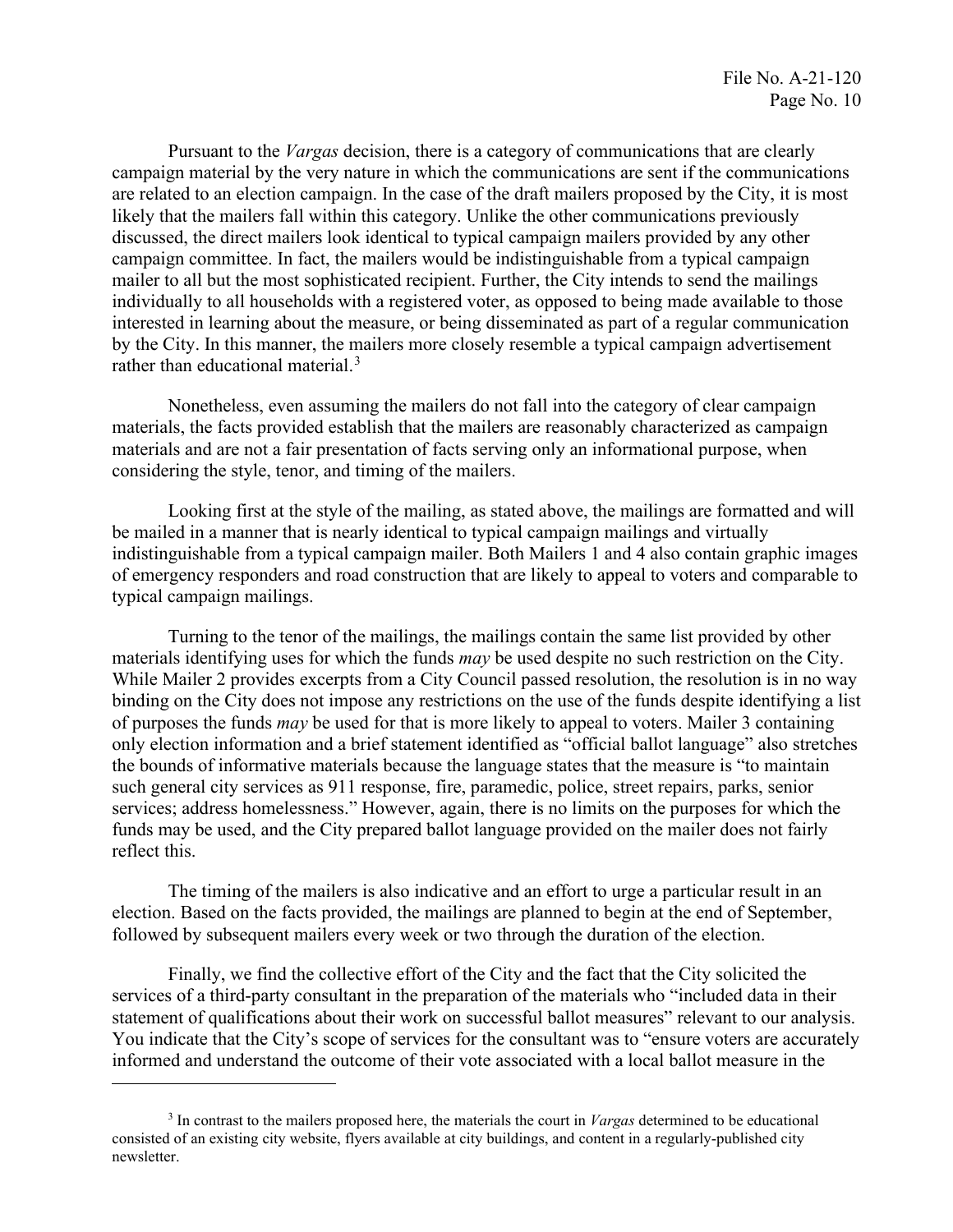these efforts indicate an objective beyond merely educating citizens regarding the matter. June 8, 2021election," that the City "did not discuss a strategy with our designer for targeting a successful ballot measure" and that you are not aware of any communications in which the City discussed the likelihood of a successful measure based upon the purposes identified in the mailer or the graphics used in the mailer. Regardless of the carefully crafted scope of services for the consulting contract, there is no way to ignore the implicit purposes for which the consultant was hired considering the consultant specifically advertised the consultant's previous success in ballot measure campaigns in obtaining the contract. This is not to say the collective effort, including hiring a consultant, is determinative of whether a communication is solely informational versus campaign material. But when viewed in light of the proposed content identified above, we conclude

For these reasons, we find that any payment related to these mailings constitute an independent expenditure or contribution under the Act. To the extent that the City engages in sufficient activity to qualify as a campaign committee, the costs of the mailing is a reportable campaign expenditure. Additionally, as a mass mailing of more than 200 items, the mailings are prohibited under Section 89001 and Regulation 18901.1.

### *Social Media Messaging*

 documents that we have determined are campaign materials above are also likely to constitute Because the analysis of each communication is fact dependent, we cannot specifically advise on a communication that has not been fully identified or described. However, based on the foregoing analysis, we can generally advise that social media messaging containing elements of the campaign materials. While a message limited to the Public FAQ or link to the Public FAQ, which we have determined is informational, is most likely also informational. If you need additionally assistance regarding any specific social media message, you should seek further advice describing the message in full.

### *Videos via YouTube and the City's Cable Television Channel*

Like social media messaging, the analysis of each communication is fact dependent, and we cannot specifically advise on a communication that has not been fully identified or described.

However, we can generally advise that television and electronic media spots, including those broadcast on Youtube, regarding the ballot measure would typically fall within the category of clear campaign materials under Regulation 18420.1(b)(1). Further, other videos containing elements of the documents that we have determined are campaign materials above are also likely to constitute campaign materials under Regulation  $18420.1(b)(2)$ . To the extent that the City engages in sufficient activity to qualify as a campaign committee, the costs of the video is a reportable campaign expenditure. Because a video is not a mass mailing, the mass mailing restrictions in Section 89001 do not apply.